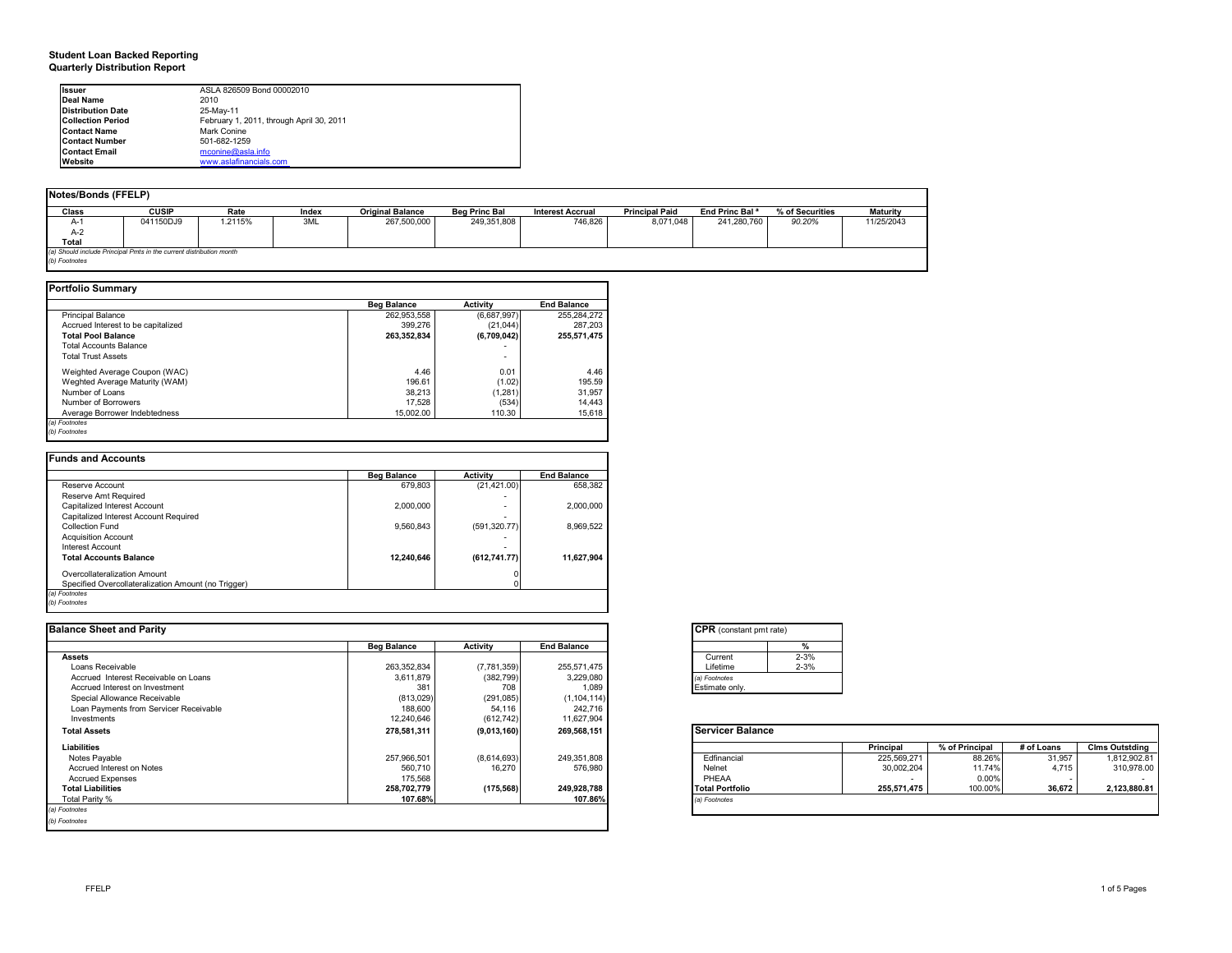|                           | # of Loans |        | Principal   |                | % of Principal |         | <b>WAC</b> |        | <b>WARM</b>      |        |
|---------------------------|------------|--------|-------------|----------------|----------------|---------|------------|--------|------------------|--------|
|                           | Beginning  | Endina | Beginning   | Endina         | Beginning      | Ending  | Beginning  | Endina | <b>Beginning</b> | Ending |
| In School                 | 912        | 796    | 2,435,419   | 2,019,744.39   | 0.92%          | 0.79%   | 4.05       | 4.27   | 120.00           | 120.00 |
| Grace                     | 270        | 272    | 667,747     | 757,091.02     | 0.25%          | 0.30%   | 4.14       | 3.58   | 118.27           | 118.87 |
| Repayment                 |            |        |             |                |                |         |            |        |                  |        |
| Current                   | 19,413     | 18,908 | 143,538,676 | 141,392,559.22 | 54.50%         | 55.32%  | 4.38       | 4.41   | 196.79           | 194.26 |
| 31-60 Days Delinquent     | 1,312      | 1,423  | 8,427,840   | 8,716,985.11   | 3.20%          | 3.41%   | 4.73       | 4.60   | 171.34           | 175.48 |
| 61-90 Days Delinquent     | 1,034      | 893    | 5,916,809   | 4,762,366.71   | 2.25%          | 1.86%   | 4.59       | 4.53   | 174.92           | 155.18 |
| 91-120 Days Delingent     | 781        | 676    | 4,400,802   | 4,224,758.02   | 1.67%          | 1.65%   | 4.68       | 4.55   | 172.62           | 213.49 |
| 121-180 Days Delinquent   | 926        | 814    | 5,959,343   | 4,354,867.07   | 2.26%          | 1.70%   | 4.79       | 4.74   | 184.14           | 153.37 |
| 181-270 Days Delinquent   | 873        | 884    | 4,415,803   | 5,368,137.67   | 1.68%          | 2.10%   | 4.58       | 4.73   | 151.70           | 179.49 |
| 271+ Days Delinguent      | 522        | 263    | 2,351,304   | 1,129,952.68   | 0.89%          | 0.44%   | 4.30       | 3.80   | 154.30           | 130.06 |
| <b>Total Repayment</b>    | 24,861     | 23,861 | 175,010,574 | 169,949,623    | 66.45%         | 66.50%  | 4.42       | 4.44   | 192.46           | 190.97 |
| Forbearance               | 4.880      | 4.475  | 42,062,555  | 40,780,970.22  | 15.97%         | 15.96%  | 4.68       | 4.68   | 225.09           | 226.07 |
| Deferment                 | 6,679      | 6,585  | 40,094,582  | 39,567,759.52  | 15.22%         | 15.48%  | 4.40       | 4.36   | 192.30           | 191.70 |
| <b>Claims in Progress</b> | 558        | 517    | 2,939,823   | 2,091,874.13   | 1.12%          | 0.82%   | 4.22       | 4.87   | 163.15           | 161.68 |
| <b>Claims Denied</b>      | 53         | 166    | 142,134     | 404,409.21     | 0.05%          | 0.16%   | 5.52       | 4.22   | 99.98            | 80.98  |
| <b>Total Portfolio</b>    | 38,213     | 36,672 | 263,352,834 | 255,571,475    | 100.0%         | 100.00% | 4.46       | 4.46   | 196.61           | 195.59 |

### **Delinquency Status**

|                                     | # of Loans |        | Principal   |                | % of Principal   |        | <b>WAC</b> |        | <b>WARM</b>      |        |
|-------------------------------------|------------|--------|-------------|----------------|------------------|--------|------------|--------|------------------|--------|
|                                     | Beginning  | Endina | Beainnina   | Endina         | <b>Beainning</b> | Endina | Beginning  | Endina | <b>Beainning</b> | Ending |
| Current                             | 19,413     | 18,908 | 143,538,676 | 141,392,559.22 | 82.02%           | 84.28% | 4.38       | 4.41   | 196.79           | 194.26 |
| 31-60 Days Delinquent               | 1,312      | 1,423  | 8,427,840   | 8,716,985.11   | 4.82%            | 4.99%  | 4.73       | 4.60   | 171.34           | 175.48 |
| 61-90 Days Delinquent               | 1,034      | 893    | 5,916,809   | 4,762,366.71   | 3.38%            | 2.64%  | 4.59       | 4.53   | 174.92           | 155.18 |
| 91-120 Days Delingent               | 781        | 676    | 4,400,802   | 4,224,758.02   | 2.51%            | 2.22%  | 4.68       | 4.55   | 172.62           | 213.49 |
| 121-180 Days Delinguent             | 926        | 814    | 5,959,343   | 4,354,867.07   | 3.41%            | 2.27%  | 4.79       | 4.74   | 184.14           | 153.37 |
| 181-270 Days Delinquent             | 873        | 884    | 4,415,803   | 5,368,137.67   | 2.52%            | 3.01%  | 4.58       | 4.73   | 151.70           | 179.49 |
| 271+ Days Delinquent                | 522        | 263    | 2,351,304   | 1,129,952.68   | 1.34%            | 0.58%  | 4.30       | 3.80   | 154.30           | 130.06 |
| <b>Total Portfolio in Repayment</b> | 24,861     | 23,861 | 175,010,575 | 169,949,626    | 100.00%          |        | 4.42       | 4.44   | 192.46           | 190.97 |
| (a) Footnotes                       |            |        |             |                |                  |        |            |        |                  |        |
| (b) Footnotes                       |            |        |             |                |                  |        |            |        |                  |        |

| Portfolio by Loan Type           |           |            |             |                  |                  |         |                  |        |                  |             |
|----------------------------------|-----------|------------|-------------|------------------|------------------|---------|------------------|--------|------------------|-------------|
|                                  |           | # of Loans |             | <b>Principal</b> | % of Principal   |         | <b>WAC</b>       |        |                  | <b>WARM</b> |
|                                  | Beginning | Endina     | Beainnina   | Endina           | <b>Beainning</b> | Endina  | <b>Beainning</b> | Endina | <b>Beainning</b> | Endina      |
| Subsidized Consolidation Loans   | 7.264     | 6,900      | 98,325,733  | 94,063,809.74    | 37.34%           | 36.81%  | 4.80             | 4.80   | 212.44           | 209.90      |
| Unsubsidized Consolidation Loans | 6,660     | 6,724      | 101,963,244 | 101,809,931.56   | 38.72%           | 39.84%  | 4.79             | 4.79   | 234.22           | 231.92      |
| Subsidized Stafford Loans        | 15,630    | 14,826     | 35,090,112  | 33,199,617.97    | 13.32%           | 12.99%  | 3.10             | 3.10   | 107.31           | 107.87      |
| Unsubsidized Stafford Loans      | 7,846     | 7,468      | 24,757,389  | 23,567,770.19    | 9.40%            | 9.22%   | 3.36             | 3.37   | 116.50           | 117.28      |
| PLUS/GradPLUS Loans              | 722       | 673        | 2,883,460   | 2,643,188.57     | 1.09%            | 1.03%   | 6.60             | 6.70   | 86.86            | 86.61       |
| SLS Loans                        | 92        | 81         | 332,897     | 287.157.94       | 0.13%            | 0.11%   | 3.51             | 3.50   | 86.88            | 87.33       |
| <b>Total Portfolio</b>           | 38,213    | 36,672     | 263,352,834 | 255,571,475      | 100.00%          | 100.00% | 4.46             | 4.46   | 196.61           | 195.59      |
| (a) Footnotes                    |           |            |             |                  |                  |         |                  |        |                  |             |
| (b) Footnotes                    |           |            |             |                  |                  |         |                  |        |                  |             |

| Portfolio by Program Type                  |            |        |                |                |                  |         |                  |        |                  |             |
|--------------------------------------------|------------|--------|----------------|----------------|------------------|---------|------------------|--------|------------------|-------------|
|                                            | # of Loans |        | Principal      |                | % of Principal   |         | <b>WAC</b>       |        |                  | <b>WARM</b> |
|                                            | Beainnina  | Endina | Beainnina      | Endina         | <b>Beginning</b> | Endina  | <b>Beainning</b> | Endina | <b>Beginning</b> | Endina      |
| Graduate / 4-Year Loans                    | 31,029     | 29,801 | 220,937,421.00 | 214,437,256.10 | 83.89%           | 83.91%  | 4.43             | 4.44   | 201.21           | 200.02      |
| 2-Year Loans                               | 5,025      | 4,811  | 22.602.177.00  | 21,957,227.35  | 8.58%            | 8.59%   | 4.66             | 4.69   | 142.74           | 143.20      |
| Proprietary / Technical / Vocational Loans | 898        | 856    | 2,939,842.00   | 2,832,722.65   | 1.12%            | 1.11%   | 4.94             | 4.95   | 146.86           | 147.62      |
| Unknown (Consolidation) Loans              | 1,257      | .200   | 16,869,255.00  | 16,340,583.46  | 6.41%            | 6.39%   | 5.06             | 5.04   | 193.17           | 193.21      |
| Other Loans                                |            |        | 4,139.00       | 3,685.41       | 0.00%            | 0.00%   | 1.45             | 1.54   | 37.86            | 35.72       |
| <b>Total Portfolio</b>                     | 38,213     | 36,672 | 263.352.834    | 255,571,475    | 100.00%          | 100.00% | 4.46             | 4.46   | 196.61           | 195.59      |
| (a) Footnotes                              |            |        |                |                |                  |         |                  |        |                  |             |
| (b) Footnotes                              |            |        |                |                |                  |         |                  |        |                  |             |

|                        | Principal        |                | % of Principal   |         |
|------------------------|------------------|----------------|------------------|---------|
|                        | <b>Beainning</b> | Endina         | <b>Beainning</b> | Endina  |
| <b>Fixed Loans</b>     | 221.172.458.00   | 215,745,450.22 | 83.98%           | 84.42%  |
| Variable Loans         | 42.180.376.00    | 39.826.024.55  | 16.02%           | 15.58%  |
| T-Bill Loans           | 41.913.108.00    | 39.604.435.32  | 15.92%           | 15.50%  |
| CMT Loans              | 267.268.00       | 221.589.23     | 0.10%            | 0.09%   |
| <b>Total Portfolio</b> | 263,352,834      | 255,571,475    | 100.00%          | 100.00% |

#### **Student Loan Backed Reporting Quarterly Distribution Report**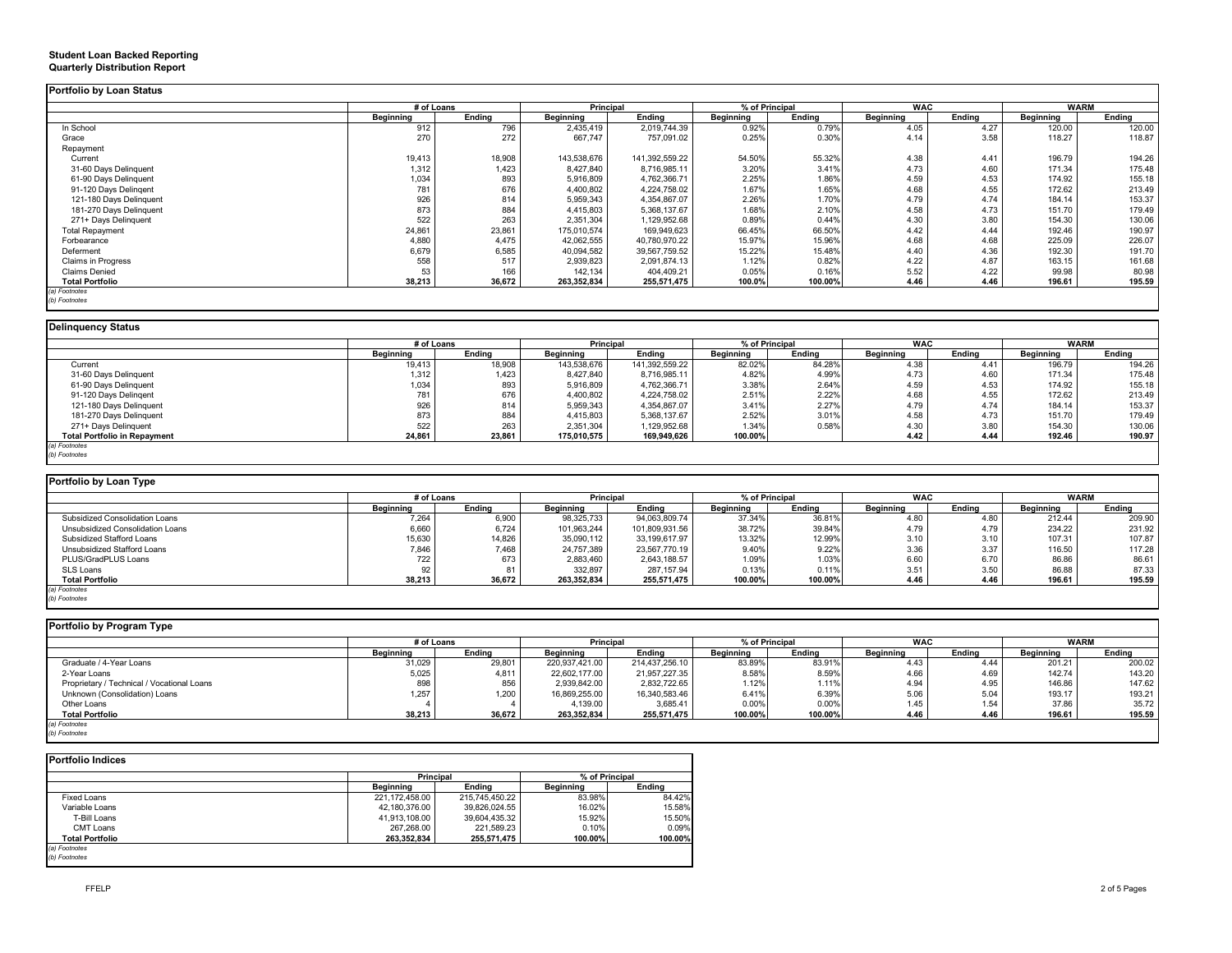| <b>Distribution Date</b> | May 25, 2011                            |
|--------------------------|-----------------------------------------|
| <b>Collection Period</b> | February 1, 2011 through April 30, 2011 |

# **Collection Activity**

| <b>Collection Account</b>                                                        | as of 4/30/2011 |
|----------------------------------------------------------------------------------|-----------------|
| Beginning Balance - February 1, 2011                                             | 9,560,843       |
| <b>Collection Amount Received</b>                                                | 6,324,647       |
| Recoveries                                                                       |                 |
| Reserve Account                                                                  | 658,382         |
| <b>Excess of Required Reserve Account</b>                                        | 19,453          |
| Interest on Investment Earnings                                                  | 4,017           |
| Capitalized Interest Account (after a stepdown or release date)                  |                 |
| <b>Acquisition Account</b>                                                       |                 |
| Payments from Guarantor                                                          | 4,017,036       |
| Sale Proceeds                                                                    |                 |
| Prepayments                                                                      |                 |
| Purchased by Servicers/Sellers                                                   |                 |
| <b>Prior Quarter's Allocations or Adjustments</b>                                |                 |
| Investment Income                                                                |                 |
| Principal payments, interest payments, administration fees, servicing fees, etc. | (11,595,403)    |
| Other Amounts Received in Collection                                             |                 |
| <b>Total Available Funds</b>                                                     | 8,988,975       |
|                                                                                  |                 |
| (a) Footnotes                                                                    |                 |
| (b) Footnotes                                                                    |                 |

| <b>Fees Due for Current Period</b>              | as of 4/30/2011 |
|-------------------------------------------------|-----------------|
| Indenture Trustee Fees<br><b>Servicing Fees</b> | 149,803         |
| <b>Administration Fees</b>                      | 21,298          |
| Late Fees<br><b>Other Fees</b>                  |                 |
| <b>Total Fees</b>                               | 171.101         |

| <b>Cumulative Default Rate</b>                                    | as of 4/30/2011 |
|-------------------------------------------------------------------|-----------------|
|                                                                   |                 |
| <b>Current Period's Defaults</b>                                  | 2,299,830.00    |
| <b>Cumulative Defaults</b>                                        | 7,738,307.00    |
| Loans for which claims have been filed as of applicable month end | 3,408,782.00    |
| <b>Cumulative Default Rate</b>                                    | 3.14%           |
| Cumulative Recoveries (including reimbursements and collections)  |                 |
| Payments from Guarantor                                           | 9,395,547.00    |
| <b>Borrower Recoveries</b>                                        | n/a             |
| <b>Recovery Rate</b>                                              | 121.42%         |
| <b>Cumulative Net Loss</b>                                        | (1,657,239.85)  |
| <b>Cumulative Net Loss</b>                                        | $-0.67%$        |
| (a) Footnotes                                                     |                 |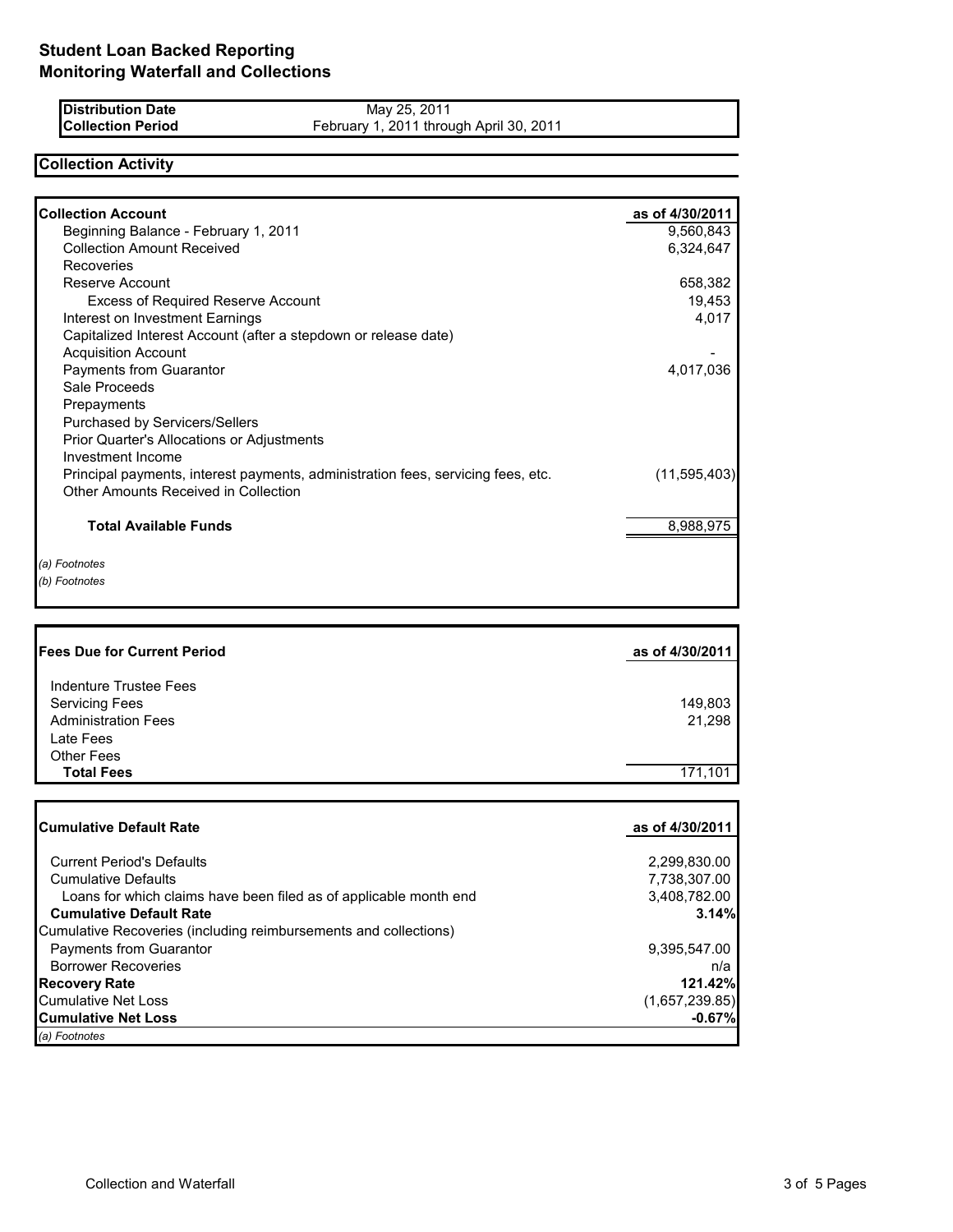| <b>Waterfall for Distribution</b>                                                                | <b>Amount Due</b> | <b>Amount Remaining</b> |
|--------------------------------------------------------------------------------------------------|-------------------|-------------------------|
| <b>Total Available Funds</b>                                                                     |                   | 8,988,975               |
| First: Payments required under any applicable Joint Sharing Agreement                            | 0                 | 8,988,975               |
| <b>Second: Trustee Fees</b>                                                                      | 0                 | 8,988,975               |
| <b>Third: Servicing Fees and Backup Servicing Fees</b>                                           | 149,803           | 8,839,172               |
| <b>Fourth: Administration Fees</b>                                                               | 21,298            | 8,817,874               |
| <b>Fifth: Noteholder Interest</b>                                                                | 746,826           | 8,071,048               |
| <b>Sixth:</b> Reinstate the balance of the Reserve Fund up to the Specified Reserve Fund Balance |                   | 8,071,048               |
| Seventh: Noteholder Principal, until paid in full                                                | 8,071,048         | 0                       |
| (a) Footnotes<br>(b) Footnotes                                                                   |                   |                         |

| <b>Principal and Interest Distributions</b>    | Class A-1 |
|------------------------------------------------|-----------|
| <b>Quarterly Interest Due</b>                  | 746,826   |
| <b>Quarterly Interest Paid</b>                 | 746,826   |
| Interest Shortfall                             |           |
| Interest Carryover Due                         |           |
| Interest Carryover Paid                        |           |
| <b>Interest Carryover</b>                      | 0         |
| <b>Quarterly Principal Distribution Amount</b> | 8,071,048 |
| <b>Quarterly Principal Paid</b>                | 8,071,048 |
| Shortfall                                      |           |
| <b>Total Distribution Amount</b>               | 8,817,874 |
|                                                |           |